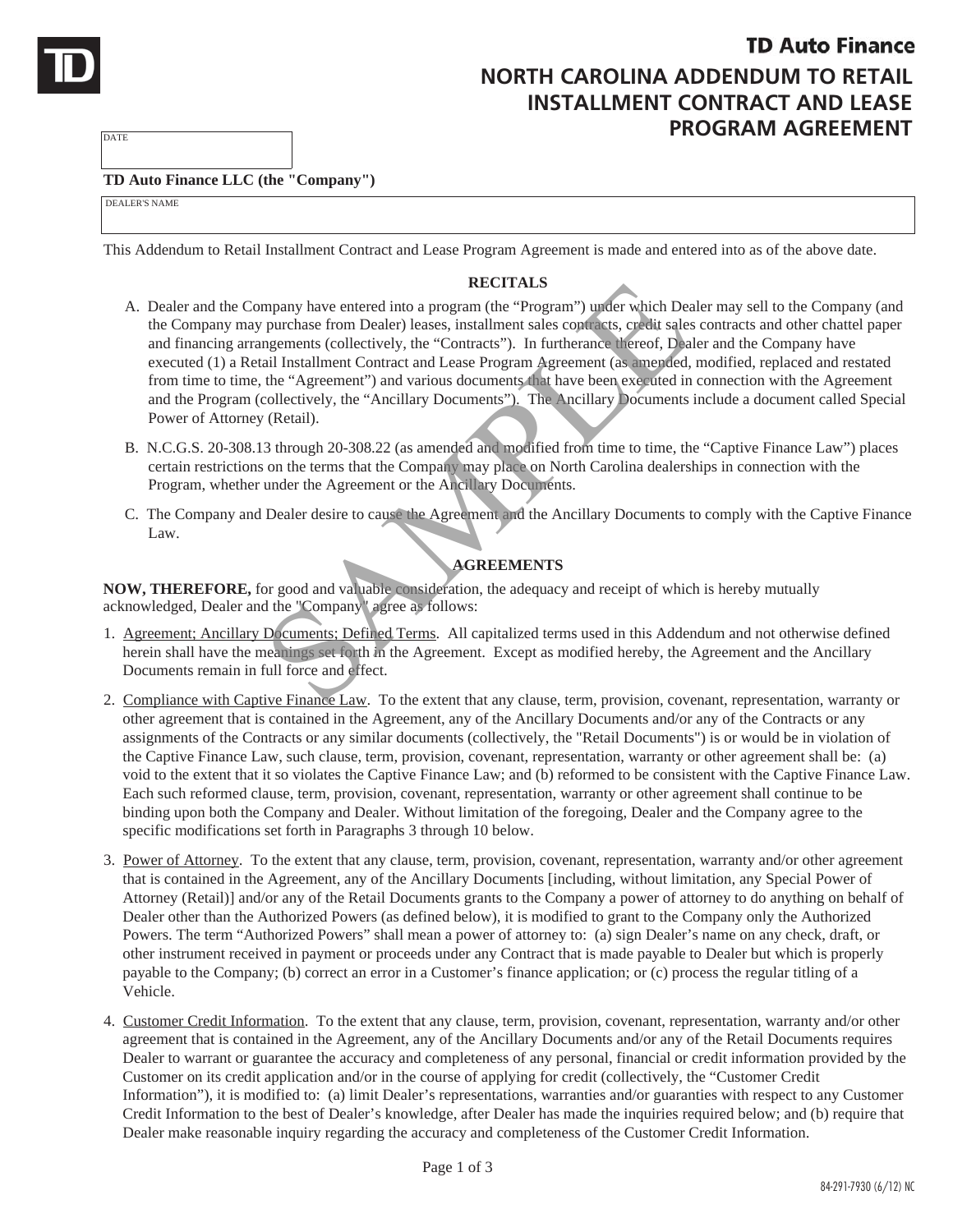- 5. Repurchase, Pay Off, Guaranty and Indemnity Obligations. Each clause, term, provision, covenant, representation, warranty and/or other agreement that is contained in the Agreement, any of the Ancillary Documents and/or any of the Retail Documents that requires Dealer to repurchase, pay off or guaranty any Contract, or that requires Dealer to indemnify, defend, or hold harmless the Company for settlements, judgments, damages, litigation expenses or other costs or expenses incurred by the Company, are hereby modified to only require Dealer to repurchase, pay off or guaranty any Contract, or to indemnify, defend, or hold harmless the Company for settlements, judgments, damages, litigation expenses or other costs or expenses incurred by the Company, only if such repurchase, pay off, guaranty or indemnity obligations arise directly from: (a) Dealer's material breach of (i) any clause, term, provision, covenant, representation, warranty and/or other agreement that is contained in the Agreement, any of the Ancillary Documents and/or any of the Retail Documents (all as modified hereby) or (ii) the terms for the purchase of an individual Contract that the Company communicates to Dealer before the purchase of such Contract by the Company; or (b) Dealer's violation of applicable law. Dealer hereby warrants the accuracy of the information provided on each Contract. However, the Company agrees that it will not enforce it remedies for a violation of the warranty set forth in the immediately preceding sentence (i.e. Dealer's repurchase, pay off, guaranty and indemnity obligations with respect thereto) until after the Company has given Dealer a reasonable opportunity to cure or correct any errors on the applicable Contract where such cure or correction is possible. Without limitation of the customary definition of material under applicable laws, rules and regulations (and under applicable court, administrative and other case law), Dealer agrees that any allegation by a third party that would constitute a breach of any clause, term, provision, covenant, representation, warranty and/or other agreement that is contained in the Agreement, any of the Ancillary Documents and/or any of the Retail Documents (all as modified hereby) shall be considered a material breach.
- 6. Application of Agreement. The Company agrees that, notwithstanding any clause, term, provision, covenant, representation, warranty and/or other agreement that is contained in the Agreement, any of the Ancillary Documents and/or any of the Retail Documents: (a) the Company will not treat Dealer's breach of the Agreement, any Ancillary Document or any Retail Document (all as modified hereby) with respect to the Company's purchase of any individual Contract as a breach of the Agreement, the Ancillary Documents and/or any Retail Documents with respect to the Company's purchase of any other Contracts; (b) nor shall such a breach, in and of itself, constitute a breach of any other agreement between Dealer and the Company or between Dealer and any affiliate of the Company. The Company is not a Vehicle manufacturer or distributor and has no right or ability to bind any Vehicle manufacturer or distributor (whether or not such Vehicle manufacturer or distributor is an affiliate of the Company) to the terms of clause (b) above. ately preceding sentence (i.e. Dealer's repurchase, pay of f. guaranty<br>frer the Company has given Dealer a reasonable opporunity to cure ore<br>relates uch cure or correction is possible. Without limitation of the cuse<br>rules
- 7. Waiver of Defenses. Each clause, term, provision, covenant, representation, warranty and/or other agreement that is contained in the Agreement, any of the Ancillary Documents and/or any of the Retail Documents that requires Dealer to waive any defenses that may be available to it under the Agreement, the Ancillary Documents or applicable laws is deleted from the Agreement and the Ancillary Documents.
- 8. Class Actions. Nothing in any clause, term, provision, covenant, representation, warranty and/or other agreement that is contained in the Agreement and/or any of the Ancillary Documents shall require Dealer to settle, or to contribute any of its own funds or financial resources toward the settlement of, any multiparty or class action litigation without obtaining Dealer's voluntary and written consent subsequent to the filing of such litigation.
- 9. Reserves. Each clause, term, provision, covenant, representation, warranty and/or other agreement that is contained in the Agreement and/or any of the Ancillary Documents that requires Dealer to contribute to any reserve or contingency account established or maintained by the Company in connection with the financing of the sale or lease of any Vehicles purchased or leased by any of Dealer's Customers is modified to limit such required contributions to an amount that is based upon only the reasonable expected amount of future finance reserve chargebacks to Dealer by the Company. This Paragraph does not apply to or limit any clause, term, provision, covenant, representation, warranty and/or other agreement that is contained in the Agreement and/or any of the Ancillary Documents that: (a) require Dealer to reserve and maintain reasonable amounts related to the sale or financing of any products ancillary to the sale, lease or financing of the Vehicles themselves; (b) entitle the Company to delay or reduce the payment of Dealer's portion of the finance income from any Contract if Dealer agrees to such delay or reduction in exchange for the limitation, reduction or elimination of Dealer's responsibility for finance reserve chargebacks; or (c) entitle the Company to chargeback to Dealer (or offset of any amounts otherwise payable to Dealer by the Company) for any indebtedness properly owing from Dealer to the Company as part of a specific program covered by the Captive Finance Law, the terms of which have been agreed upon by the Dealer in advance, except to the extent such program violates the Captive Finance Law. Dealer agrees that: (i) by participating in the Program, it is agreeing, in advance, to all of the terms of the Program that are set forth in the Agreement (as modified hereby), the Ancillary Documents (as modified hereby) and all present and future Program notices that otherwise comply with the Captive Finance Law and other applicable law; and (ii) by funding Contracts using the Company's EFT system (or any successor electronic funding system), it is agreeing, in advance, that the Company can process all properly owing chargebacks and offsets electronically using the Company's EFT system (or any successor electronic funding system). Any chargebacks based upon any portion of any clause, term, provision, covenant, representation, warranty and/or other agreement that is contained in the Agreement and/or any of the Ancillary Documents and that has been eliminated due to this Addendum or the Captive Finance Law are not "properly" owing.